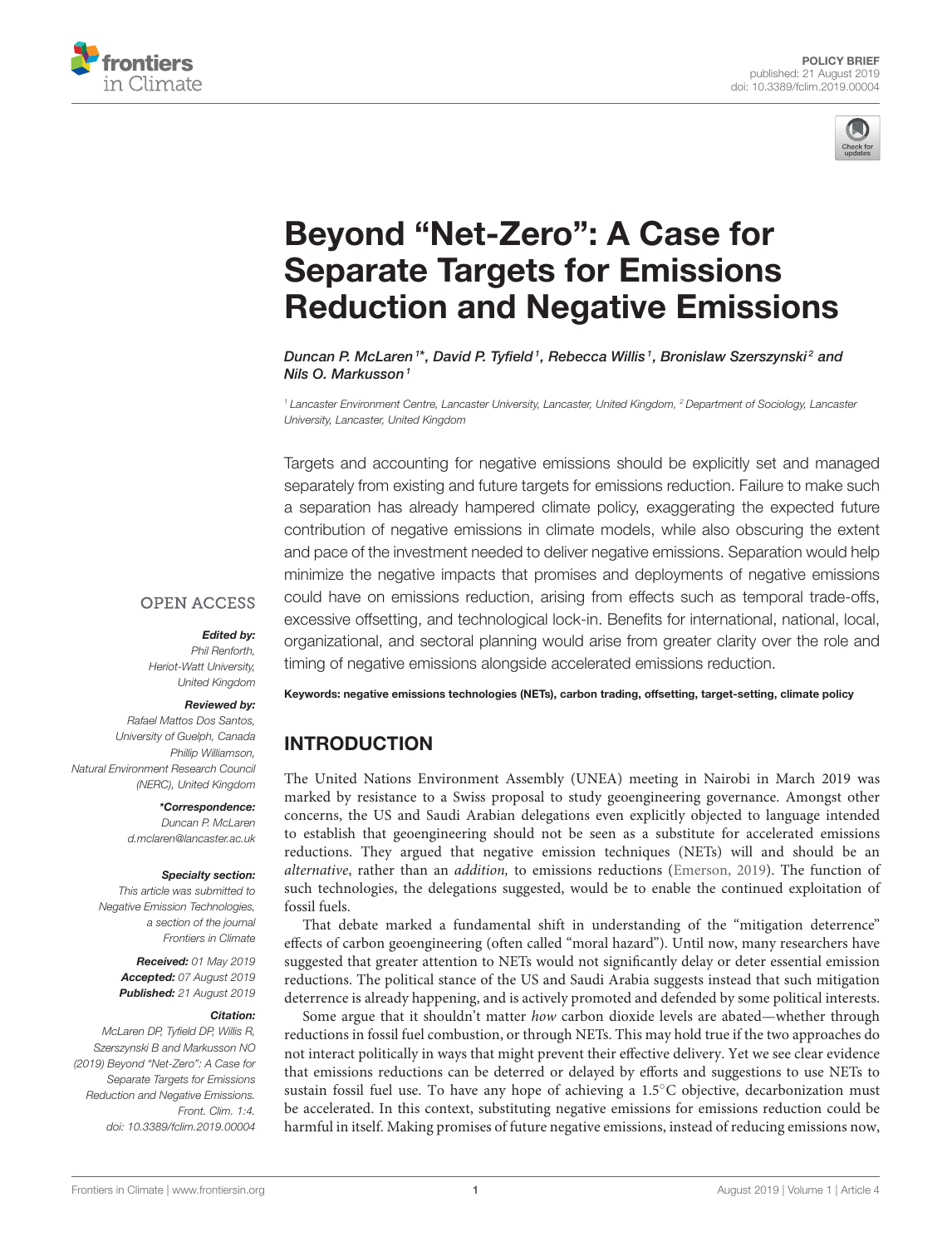is even more risky [\(Fuss et al., 2014;](#page-4-1) [Anderson and Peters, 2016;](#page-4-2) [McLaren and Jarvis, 2018\)](#page-4-3). There is an urgent need to avoid such substitutions. It is crucial to ensure that negative emissions are delivered in addition to rapid emissions reduction. This will require careful policy design.

This policy brief outlines a proposal for formal separation of negative emissions targets and accounting from emissions reduction. This proposal is rooted in an analysis of the prospects for effective deployment of negative emissions (or greenhouse gas removal) technologies based on expert interviews and stakeholder deliberation.

# A POLICY OF SEPARATION

To avoid substitution, and hence ensure negative emissions deliver the necessary additional carbon removal, we suggest that targets and accounting for negative emissions should be explicitly set and managed separately from existing and future targets for emissions reduction. Targets, timetables, accounting methods and incentives could then be clearly and explicitly tailored to the different approaches and technologies involved. This principle should apply to all levels of targets: international, national, local, organizational, and sectoral.

Such separation was a central proposal emerging from stakeholder deliberations and expert interviews, involving 80 individuals (including policy makers, business people, academics, and non-governmental organization representatives) from nine countries, conducted between September 2018 and January 2019. The groups discussed politically and technologically diverse scenarios for deployment of negative emissions that spanned favorable and unfavorable contexts for climate policy, and featured several potential mechanisms of mitigation deterrence [\(Markusson et al., 2018;](#page-4-4) [McLaren and Jarvis, 2018\)](#page-4-3). Stakeholders suggested multiple policy measures to incentivise, accelerate, and underpin the practical delivery of negative emissions. Noticeably, though, all groups also either raised or broadly endorsed measures for the separation of emission reduction and negative emissions targets as a means to help ensure that promotion of carbon removal would not undermine emissions reduction. The discussions suggest that the proposed separation measures could be politically feasible, and also robust both in diverse political settings and for diverse technical options.

The following section briefly reviews how the alternative, treating negative emissions and emissions reductions as entirely fungible, is playing out in current climate politics.

## THE ALTERNATIVE: HISTORIC MYOPIA AND CONTINUING CONFUSION

Negative emissions have been included in climate modeling and policy pathways for at least a decade. But until the IPCC's fifth assessment report, and to some extent still, they have been subsumed into net emissions pathways that do not reach net-zero until 2050 or later [\(Peters and Geden, 2017\)](#page-4-5). In our interviews experts highlighted that this approach unintentionally concealed the role of NETs in model pathways prior to the achievement of net-zero, giving an impression that such technologies were an issue for the post-2050 regime only. As such, failure to separate out negative emissions has fed policy myopia over the need to incentivise NETs early. At the same time this confusing presentation meant that for some years it was unclear that the absolute quantities of negative emissions deployed in the models [especially those arising from bio-energy with carbon capture and storage (BECCS)] were much larger than could be practically or sustainably delivered [\(Fuss et al., 2014\)](#page-4-1). Furthermore, those same model pathways validated continued delays in mitigation because the later negative emissions—whose costs were heavily discounted—appeared cheaper than accelerating mitigation in the near future [\(Bednar et al., 2019\)](#page-4-6).

We have tended to overlook the extent to which integrated assessment models replace near-future emissions cuts with future negative emissions. But we also overlook the extent to which negative emissions (from enhanced sinks) have already substituted for emissions reductions instead of supplementing them. Yet these are not equivalent: carbon captured by sinks is vulnerable to future leakage, while emissions reductions have permanent impacts on atmospheric concentrations. Furthermore, emissions reductions foregone in the present cannot be substituted in the global cumulative carbon budget by future emissions reductions. So this strategy increases future reliance on negative emissions while potentially consuming some of the resource (land, energy, or storage capacity) needed to deliver future negative emissions (which will be required not only to reduce atmospheric concentrations of carbon dioxide, but also to counter-balance any ongoing "recalcitrant" emissions). The downsides of policies that emphasize trading carbon in offset schemes as a means to finance forest protection and tree planting, in terms of continued emissions justified by projects that may well have happened anyway [\(Cames et al., 2016\)](#page-4-7), would become far clearer with a regime that clearly separated negative emissions from emissions reduction.

The failure to separate negative emissions from emissions reductions has impacts at other scales too. The project level accounting of net emissions from BECCS has contributed to a common mis-conceptualization of BECCS as an additional energy source with negative emissions, rather than as an "energy penalty" on already low-carbon bioenergy to deliver negative emissions. In turn this has boosted BECCS' profile in models and policy, arguably far beyond realistic appraisal. In practice, BECCS development has not been directed toward maximizing negative emissions potential, instead being used to partially offset emissions from production of ethanol-based biofuels (Sanchez et al., [2018\)](#page-4-8). This has helped lock-in a form of biofuel that is sub-optimal (in carbon terms). Moreover, BECCS development has been largely driven by demand for carbon dioxide for enhanced oil recovery, where it acts as an emissions multiplier [\(Masnadi and Brandt, 2017\)](#page-4-9). All these problems are exacerbated by the opacity of subsuming negative emissions into net carbon calculations at the project level.

Although some of these problems have been recognized, the systemic issue of non-separation has not been addressed. Today we see similar risks emerging in analysis and promises around other carbon removal approaches, including "natural" climate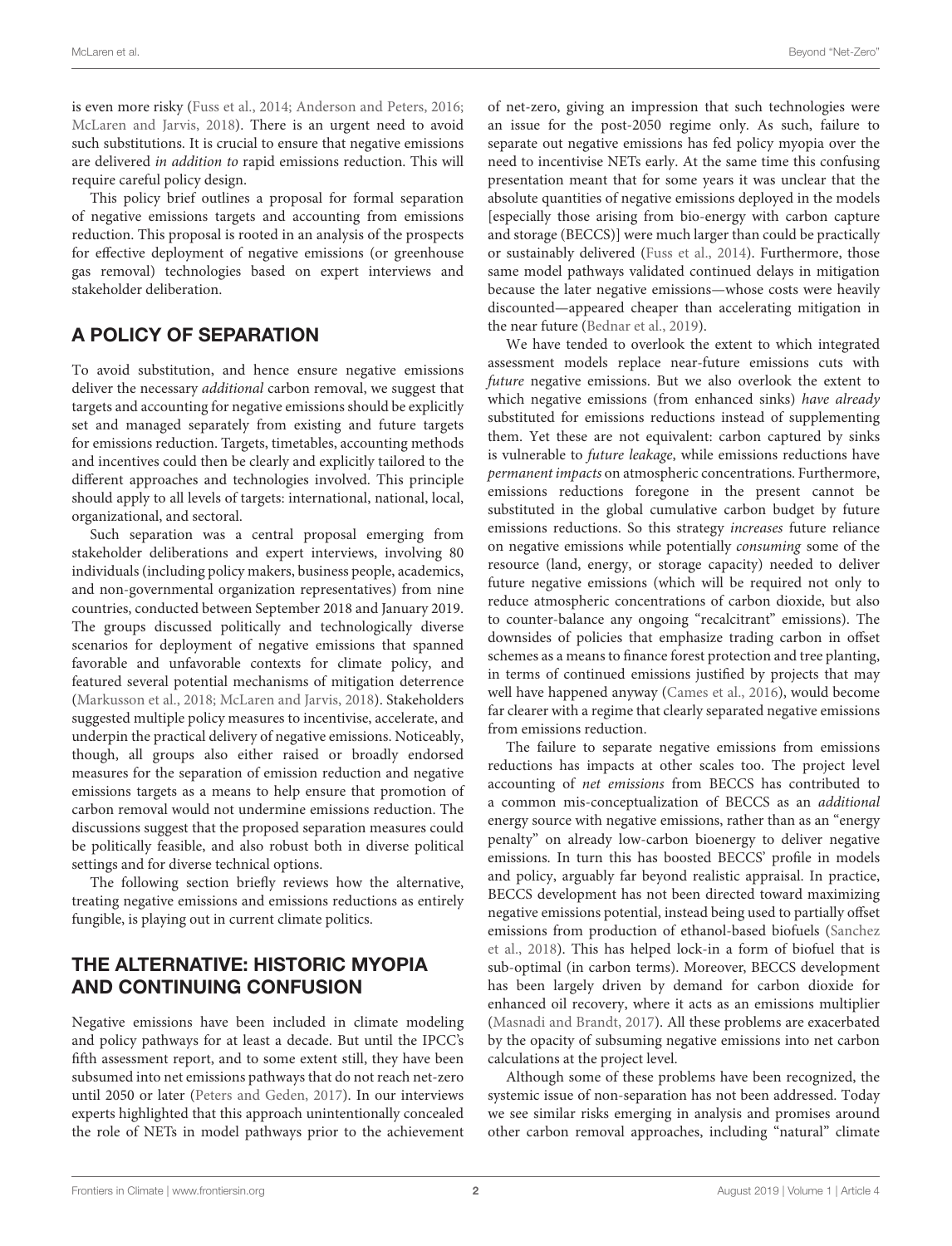solutions (NCS) and direct air capture (DAC). Economists advocate carbon markets to incentivise such technologies, and modelers produce studies in which huge future removals balance carbon budgets and enable continued delay in eliminating fossil fuel use [\(Fuss et al., 2014;](#page-4-1) [McLaren and Jarvis, 2018\)](#page-4-3). Some modelers have sought to expose this and produce pathways that minimize reliance on speculative future carbon removal (Grubler et al., [2018;](#page-4-10) [van Vuuren et al., 2018\)](#page-4-11). However, others have introduced alternative novel NETs such as NCS [\(Griscom et al.,](#page-4-12) [2017\)](#page-4-12) and DAC [\(Chen and Tavoni, 2013\)](#page-4-13) to balance modeled global carbon budgets (despite the risks of enabling further delay in mitigation).

It can be argued that deployments of NETs as offsets, or in carbon utilization, would help developers improve the technologies and capture economies of scale and of learning, helping make the techniques commercially more viable for future removals. But if we continue to fail to separate and value negative emissions appropriately, such deployments risk locking-in particular socio-technical configurations that sustain or encourage fossil fuel use. Examples include enhanced oil recovery, and the manufacture of synthetic fuel from DAC which also sustains use of combustion engines and associated technologies. Similarly the inclusion of DAC as a tradable contribution to measures of fuel carbon intensity, for example in the California Air Resources Board system, risks slowing the adoption of e.g., electric vehicles. Negative emissions offsets for air travel or oil production would have the same effect, and we have already seen Heathrow airport using offsets from peatbog restoration to contribute to its goal of carbon neutrality, and oil major ENI promising expansive afforestation to offset its operational emissions from oil and gas production. Mechanisms and narratives that portray offsetting as possible and desirable overlook risks of socio-technical lock-in, both on the supply side, e.g., growing emissions from air-travel, and on the demand side, with systems that divert carbon removed from the atmosphere into utilization (and re-release) rather than storage. Our expert interviewees cited several examples of such risks, some of which have been confirmed by more recent events, including the UNEA meeting cited above. In another pertinent example, the chief executive of Carbon Engineering recently told a Senate committee that one advantage of DAC technology was that it could be commissioned independently to offset the emissions of, for example, a coal-fired power station, rather than controlling emissions at source (Senate Committee on Environment and Public Works, [2019,](#page-4-14) p. 71).

## ACTIONABLE RECOMMENDATIONS

Separation has multiple implications for climate policy. Here we offer recommendations in four areas: target definition; offsets and carbon trading; incentives; and modeling and evaluation processes. In each case we outline the implications and advantages of separation, and note potential downsides.

Firstly, then, in target setting, the separation approach calls for explicit separate objectives and timetables for emissions reduction and negative emissions. The currently popular policy formulation of achieving "net-zero" by a specified date (used widely by governments and activists) should therefore be unpacked and disaggregated to provide separate goals and timescales for emissions reduction and carbon removal. Using this revised formulation for nationally determined contributions under the Paris Agreement would ensure explicit evaluation of the practicality of each element, and expose any backtracking on emissions reduction.

At the global level, the net concentrations resulting from targets framed as net-zero and from separated targets might be expected to be the same. But the risks of unanticipated shortfalls appear greater with "net-zero," and could escalate at the sub-global level if governments, sectors or businesses conflate emissions cuts and negative emissions. Take agriculture. As a sector it has huge capacity to contribute to net-negative emissions, but also significant recalcitrant emissions. Some of the latter (e.g., those related to meat production) are more politically difficult to reduce than technically (in that dietary change could deliver substantial reductions). Imagine then an agriculture sector, challenged to achieve net-zero, which invests in soil carbon management and perhaps some biochar or enhanced weathering, while continuing to produce large quantities of beef. Its emissions might be somewhat reduced by adoption of renewable energy and other changes in practice and management, and largely offset by its negative emissions from soil management. However, the same sector, pressed first to minimize emissions and supported by promotion of dietary change, could cut its residual emissions dramatically, and additionally free up land for biomass production, perhaps for BECCS. In this scenario the same sector makes a significant net-negative contribution to the national or global goal. It is equally easy to imagine a state with the capability to deliver overall net-negative emissions globally, but taking a politically or economically easier path to net-zero.

Similarly we can picture a transport sector that meets a netzero goal by buying in offsets from negative emissions to enable further increased aviation, rather than first minimizing emissions by using alternative fuels, and alternative infrastructures to minimize flying. Here constrained capacities for negative emissions get allocated as offsets for emissions that could have been directly cut, increasing the costs of future carbon removals. States which refuse to transform consumption habits (or reduce oil production) but purchase international offsets offer a similar example. This problem is exacerbated by differential responsibility. The states and corporations with the greatest cumulative historical emissions arguably have the responsibility to make larger net-negative contributions. Clarity over the distribution of emissions reductions and negative emissions is essential in making such assessments of climate justice.

Secondly, the formal separation of negative emissions would also require redesign of most offsetting and carbon trading systems. Such systems aim to reduce economic costs: to take carbon out of the system where it is cheapest to do so in the current market. But the conflation of negative emissions and emissions reductions can increase overall abatement cost in the long term through lock-in or sub-optimal resource allocation. Moreover, allowing the economic case to determine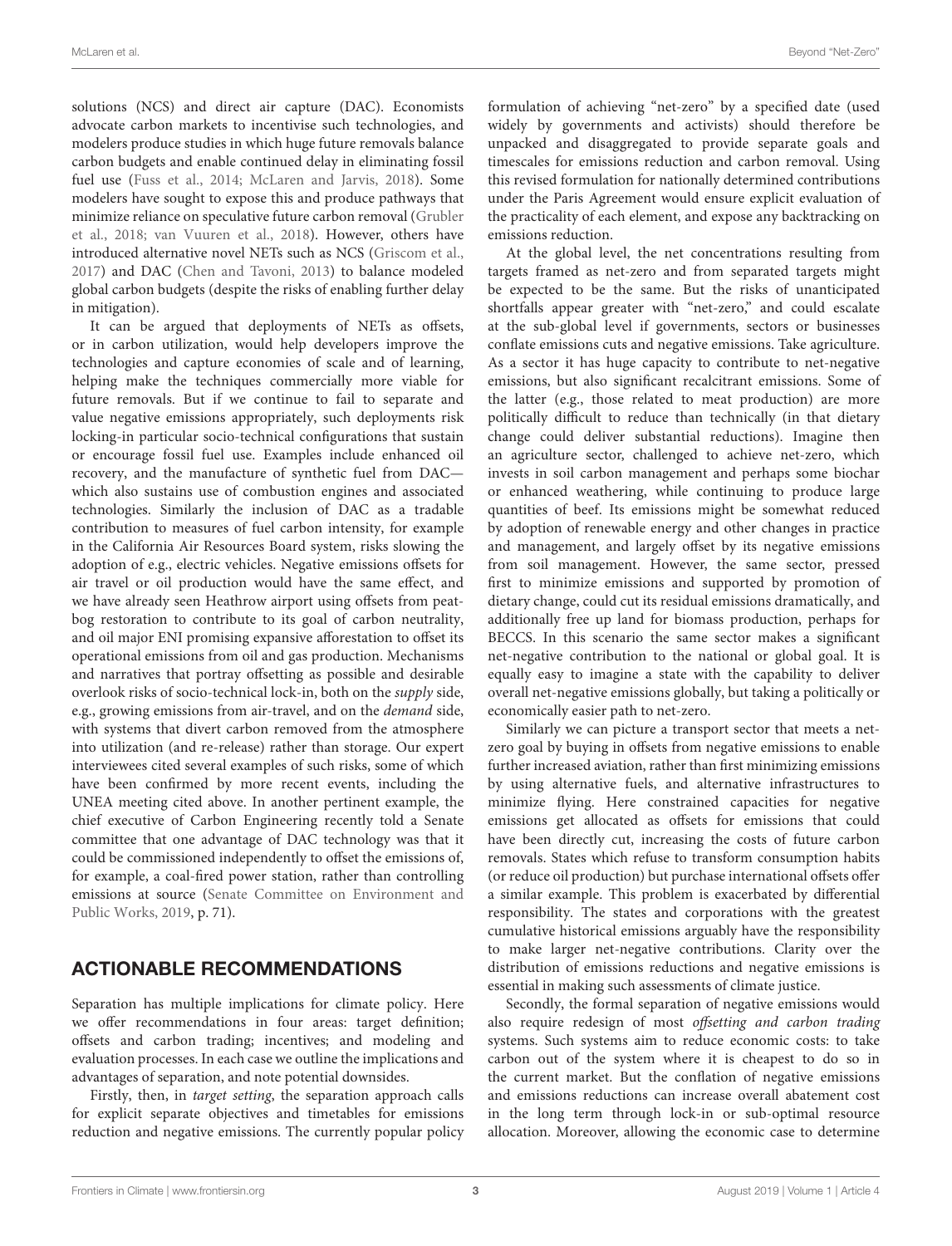policy structures reduces climate policy to economic interests and exacerbates injustice. Carbon trading is easily distorted by powerful economic interests, and typically permits luxury emissions while constraining the demands of the poorest (Caney and Hepburn, [2011\)](#page-4-15). Combining emissions cuts and negative emissions in the same markets offers yet another opportunity for such distortions, delaying transformative changes, locking in fossil fuel use, maintaining the political power of fossilheavy interests, and thus institutionalizing the circumstances in which accelerated emissions cuts continue to be politically and economically expensive. In general, we would recommend not permitting negative emissions to trade in existing carbon markets. A separate market for negative emissions trading might be considered instead. Or if negative emissions were to be included in emissions reductions markets, then the market cap should be reduced in line with the anticipated contribution from negative emissions to ensure that those negative emissions supplement rather than substitute emissions reductions.

Thirdly, separation also implies a different approach to incentives and portfolio building. Experience suggests that we cannot simply rely on a high carbon price and offset payments to fund carbon removal [\(Bolton et al., 2015\)](#page-4-16). But such a mechanism would anyway be unable to generate the intertemporal financial transfers needed to deliver adequate negative emissions later in the century when the whole world is in net removals territory [\(Bednar et al., 2019\)](#page-4-6). Separation highlights the need for appropriate financial incentives including and beyond carbon pricing. Avoiding offsetting between removal and emissions cuts would push prices higher in emissions trading markets, stimulating more rapid decarbonization than if offsets were permitted. A counter-argument is that constraints on offsetting might reduce incentives for investments in carbon removal by high-emitting businesses. Other things being equal, this may hinder some negative emissions approaches from reaching commercial viability. For example, investments by oil companies, like those recently made into Carbon Engineering, might appear less likely. But higher carbon prices should drive more abatement of emissions, as well as indirectly supporting carbon removal, and the future market opportunity for removal would become more certain if governments had to deliver credible policies for financing future removals. Enhanced clarity would highlight the need for high support rates in early development of NETs, rather than high carbon prices later in the century. In short, if burdens on business and government are largely displaced onto speculative future agents, the pressure needed to begin transformational change now is lost.

This clarity also helps incentivise portfolios of NETs—another approach seen as essential by our interviewees, yet poorly served by a carbon market vulnerable to price bubbles as finance chases policy [\(Cretí and Joëts, 2017\)](#page-4-17). Instead, separation enables the introduction of targeted support and risk-reduction for specific NETs or outcomes, perhaps using tools like those designed to increase renewable energy capacity [\(Mitchell et al., 2006;](#page-4-18) [Ragwitz and Steinhilber, 2014\)](#page-4-19). This would focus attention on the specifics of support needed, and enable the building of effective, context-specific portfolios of NETs varying over both time and space.

Finally, the separation approach implies differences in evaluation and assessment methods. Carbon removal potential should be evaluated by independent groups—avoiding vested interests in continued emissions or in carbon removal technology. At a minimum, effective evaluation implies separate processes within bodies like the IPCC, or the UK's Committee on Climate Change, maybe with the equivalent of the "Chinese walls" required in financial organizations to minimize the risks of insider trading. Revised approaches to integrated assessment modeling that are explicit in how they handle and incorporate NETs will also be needed, alongside more careful and reflexive interpretation of model findings to expose the risks of mitigation deterrence.

Separation also clarifies the need for detailed reassessment of baseline assumptions regarding natural climate sinks related to land-use and oceans, given the range of NETs that seek to enhance carbon storage in forests and soils, or through enhanced weathering. If negative emissions were simply absorbed into national net targets, and without such analysis, the risks of double-counting or inappropriate attribution could be significant, yet net emissions approaches leave this gap more easily overlooked.

However, separation might exacerbate some challenges for carbon accounting, especially where techniques involve both emissions and negative emissions (such as habitat restoration and BECCS). Avoiding double counting across two distinct regimes for target setting and monitoring of progress would require careful design, and would not be politically trivial. Nonetheless, based on our stakeholder research, we conclude that such downsides are far outweighed by the potential advantages of a separation approach.

## **CONCLUSIONS**

The arguments presented here validate previous calls for separating "gross-, and net-negative emissions" (Peters and Geden, [2017\)](#page-4-5). They also suggest a need for a clearer formal separation of target-setting, incentivization, monitoring, and evaluation regimes for negative emissions.

"Going beyond net zero" means not only going further, to achieve net-negative emissions, but also reframing the challenge in ways that avoid the shortcomings of "net-zero" discussed here. Clear separation would expose interests and politics deliberate efforts to substitute negative emissions for emissions reduction could no longer be hidden behind "net-zero" rhetoric; and the justice implications of who generates residual emissions would become clearer. Clarity would reveal both where negative emissions investment and development is inadequate, and where negative emissions (or future promises thereof) could undermine emissions reduction.

At the center of this problem is the myth that a tonne of  $CO<sub>2</sub>$  is just a tonne of  $CO<sub>2</sub>$  and therefore fungible. But a ton of  $CO<sub>2</sub>$  is an object (or indeed a concept) that is always inextricably embedded in technical, social, and political contexts